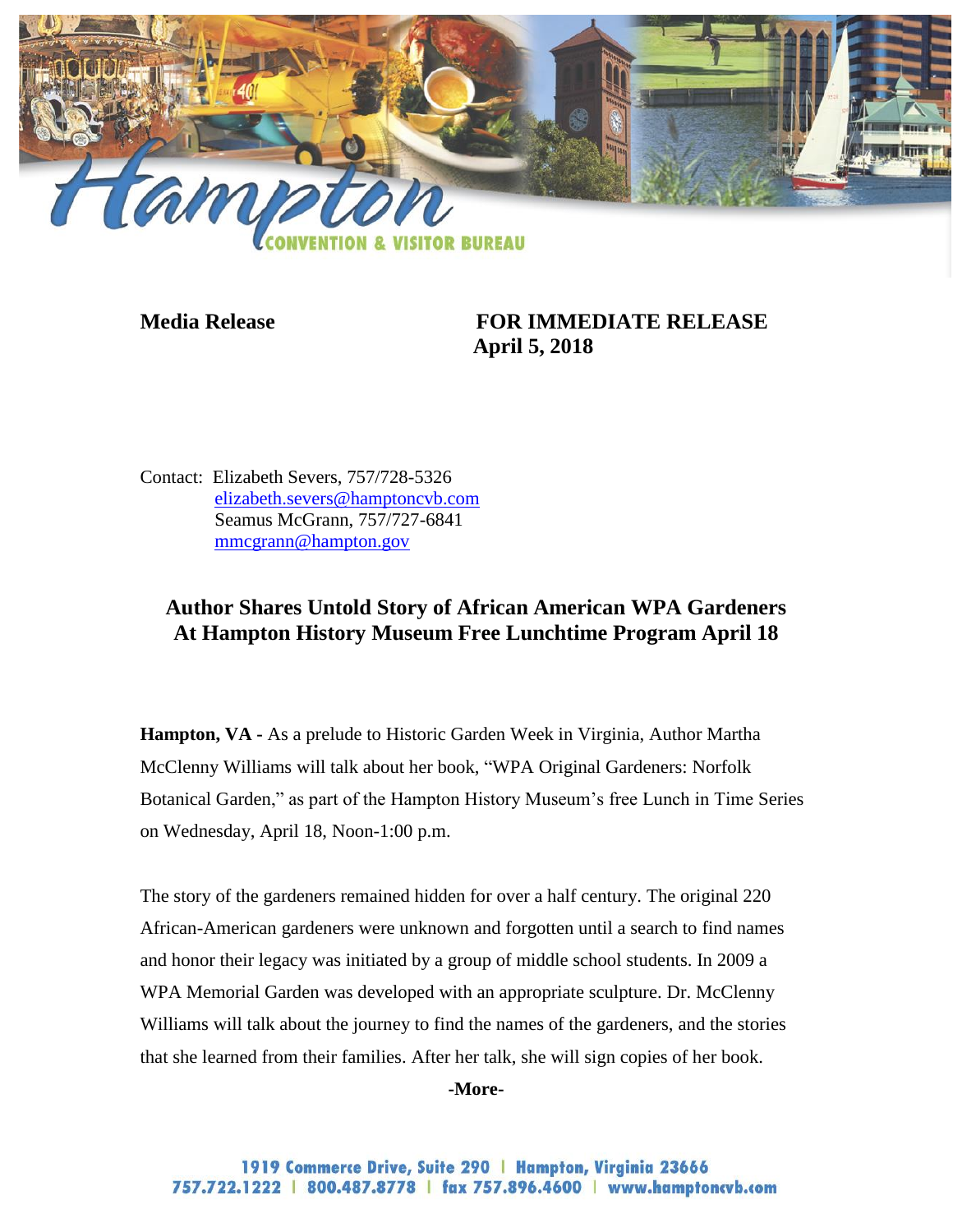#### **Author Shares Untold Story of African American WPA Gardeners at Hampton History Museum Free Lunchtime Program April 18- Page 2**

Survival was the goal during the Great Depression. During the darkest period in the history of the United States families suffered great hardships and at one period over 13 million men and women were unemployed. If a person had a job it was at reduced wages and part-time. For African Americans, unemployment was double that of the general population. Norfolk, once a city of abundant jobs for African Americans whether professional, skilled, unskilled or laborer was hard hit during the Great Depression. Men and women found themselves waiting for any type of job. For many the relief lines were not an option.

In 1938 the City of Norfolk received a Works Progress Administration grant and offered 200 African American women and 20 men the job of clearing a swamp to build an azalea garden. They used only pickaxes, shovels, hand saws, ropes and wheelbarrows to successfully clear debris, shrubs, underbrush, and cut down trees. They planted 4000 azaleas, 2000 rhododendrons, 100 bushels of tulips and a variety of other plants in six months. The once 25 acre swampland and only existing WPA garden is now a 175 acre natural beauty which has attracted international attention and won many awards.

The program is free and open to the public. Attendees are encouraged to bring a bag lunch. The museum will provide free dessert.

Historic Garden Week in Virginia is April 21-28, 2018.

The Hampton History Museum is located at 120 Old Hampton Lane in Downtown Hampton. There is free parking in the garage across the street from the museum. For more information call 757/727-1102., visit www.HamptonHistoryMuseum.org, or like the Hampton History Museum on Facebook and follow it on Twitter and Instagram.

**-More-**